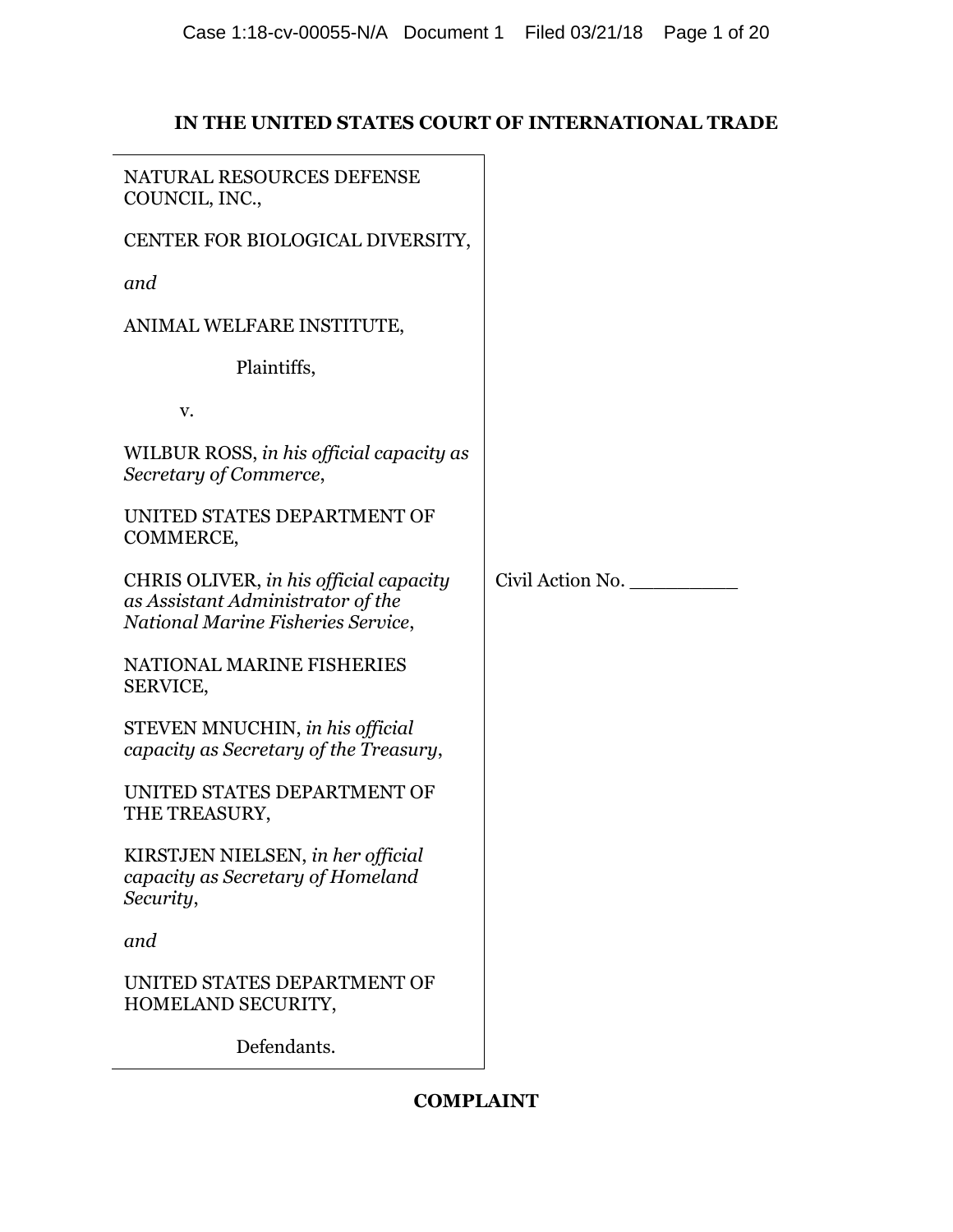### **INTRODUCTION**

1. The vaquita is the world's smallest and most endangered porpoise. Fewer than 30 vaquita remain today, and the species is currently being caught and killed in Mexican fishermen's gillnets at the staggering rate of nearly 50 percent of the population each year. If current levels of gillnet fishing continue in the porpoise's small range, the vaquita will likely be extinct by 2021.

2. The vaquita is found only in the northern part of the Gulf of California, a narrow body of water between Baja California and the Mexican mainland that is about 100 miles south of the U.S. border. The Gulf of California is heavily fished, and although the vaquita is not the target of Mexican fishermen, it is frequently captured, killed, and discarded during gillnet fishing (also known as bycatch).

3. Vaquita mortalities from gillnet fisheries are well documented. In the past two years alone, six dead vaquita were confirmed to have been killed by drowning in gillnets. Vaquita, like all mammals, breathe air. When vaquita become entangled in a gillnet, they cannot surface for air and eventually drown. Scientists who study vaquita agree that entanglement in gillnets is the principal threat to the species, and that the use of gillnets in the vaquita's range will cause their extinction.

4. Gillnets are a type of non-selective fishing net that is hung vertically in the water column sometimes for hours, or even days, to harvest marine species. Because they are non-selective, gillnets capture and incidentally kill a vast array of life, and it is not uncommon for the target species to comprise only a small fraction of a gillnet's total kill. In Mexico's Gulf of California, fishermen use gillnets to comb through the water for shrimp and various finfish, including curvina, chano, totoaba, and sierra (also known as Spanish mackerel).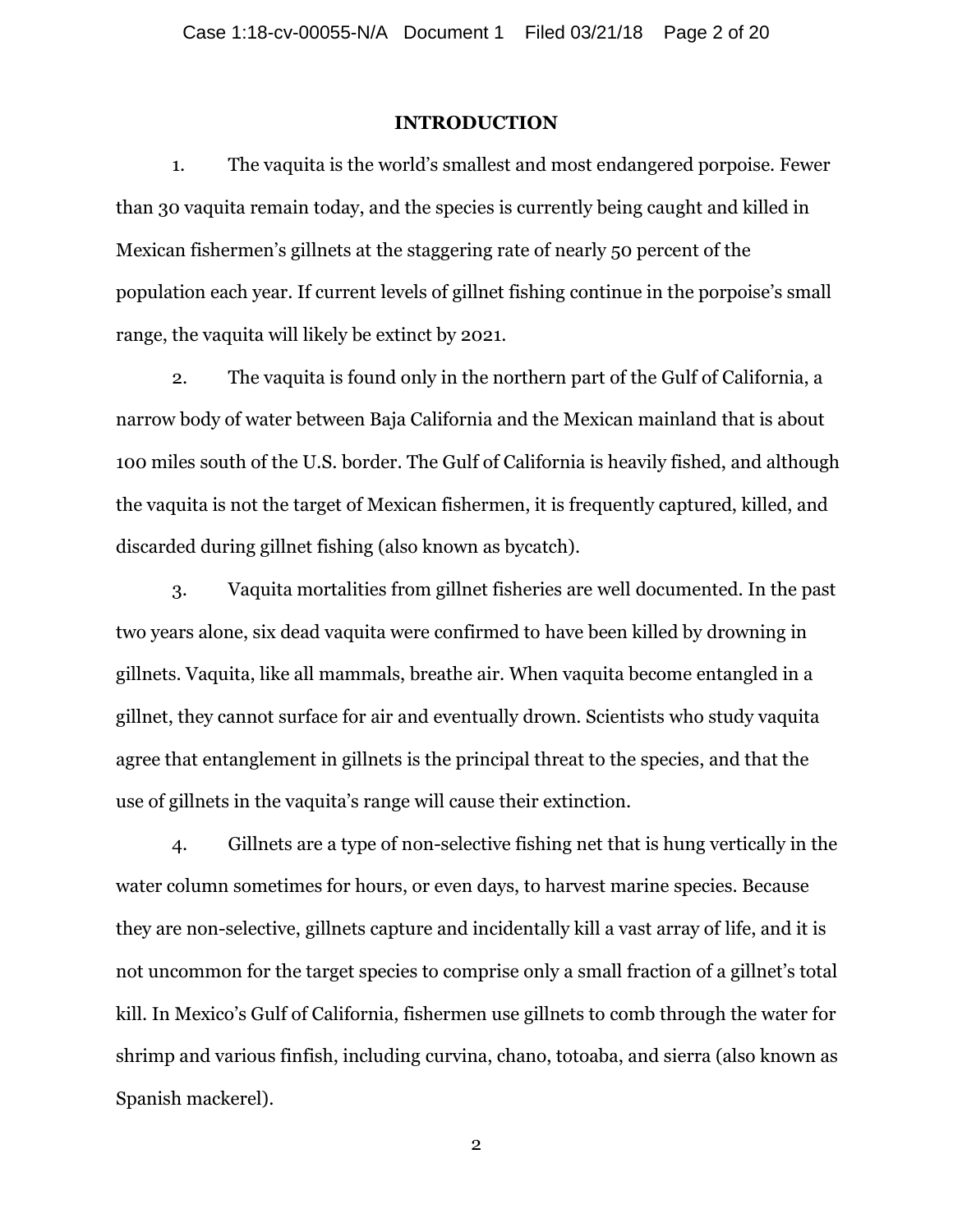### Case 1:18-cv-00055-N/A Document 1 Filed 03/21/18 Page 3 of 20

5. Most of the commercial shrimp and a significant percentage of the finfish caught in the northern Gulf of California are exported to and sold in the United States. This is due to the Gulf's proximity to the border and the higher prices fishermen can secure in the U.S. seafood market.

6. To combat the threat from commercial fisheries and provide marine mammals, including porpoises like the vaquita, protection against man's activities, Congress enacted the Marine Mammal Protection Act of 1972 (MMPA). The MMPA was designed not only to reduce domestic marine mammal bycatch toward zero, but to put pressure on foreign fisheries that export their products to the United States to do the same. This serves the dual purposes of ensuring greater protection of dolphins, porpoises, and whales abroad and safeguarding U.S. fishermen from unfair competition.

7. Since the MMPA was enacted more than forty-five years ago, not a single species of marine mammal has gone extinct in U.S. waters, and the status of many U.S. marine mammal populations is considerably better today than it was in 1972. While domestic fishermen have been required to invest in gear and adopt practices that minimize bycatch, the provisions in the MMPA that require foreign fisheries that export their products to this country to meet U.S. standards for dolphin and porpoise bycatch have gone largely ignored for decades. Foreign marine mammals, including the vaquita, have suffered the consequences.

8. The vaquita is being drowned by gillnets in the northern Gulf of California at an unprecedented rate that far exceeds U.S. standards.

9. The MMPA mandates that the Secretary of Commerce, the United States Department of Commerce, the Secretary of the Treasury, the United States Department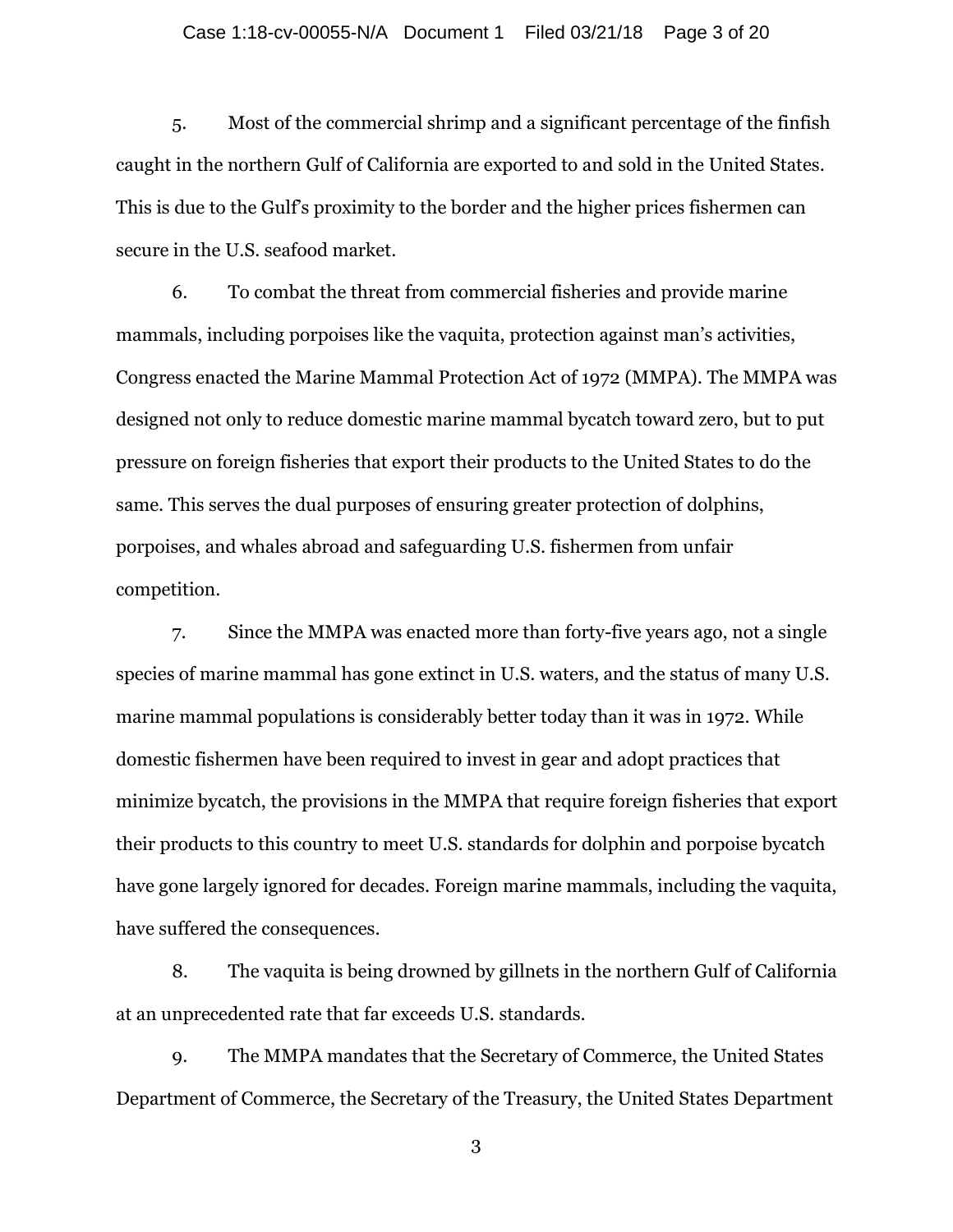of the Treasury, the Administrator of the National Marine Fisheries Service, the National Marine Fisheries Service, the Secretary of Homeland Security, and the United States Department of Homeland Security (Defendants) "ban the importation of commercial fish or products from fish which have been caught with commercial fishing technology which results in the incidental kill or incidental serious injury of ocean mammals in excess of United States standards." 16 U.S.C. § 1371(a)(2). The Secretary of Commerce "shall insist on reasonable proof from the government of any nation from which fish or fish products will be exported to the United States of the effects on ocean mammals of the commercial fishing technology in use for such fish or fish products exported from such nation to the United States." *Id.* Fish imported from Mexico's northern Gulf of California harvested with gillnets do not meet this standard.

10. This case is about the U.S. government's failure to comply with the MMPA's foreign-bycatch provisions to protect the last vaquitas. Plaintiffs urge this Court to declare that Defendants are violating federal law, to hold that Defendants must insist on "reasonable proof" that Mexico is meeting U.S. standards for this species, and to enter an injunction requiring Defendants to ban the import of fish or fish products from the Mexican commercial fisheries that use gillnets within the vaquita's range.

11. Defendants' inaction thwarts one of our country's most tried-and-true environmental statutes and a collective commitment, manifest in the MMPA itself, to protect marine mammals around the world from harmful commercial fishing practices. If Defendants are not compelled to act now, we risk the irretrievable loss of the vaquita.

### **JURISDICTION**

12. This Court has exclusive jurisdiction over this action pursuant to 28 U.S.C. § 1581(i). This action is commenced against U.S. agencies and officers under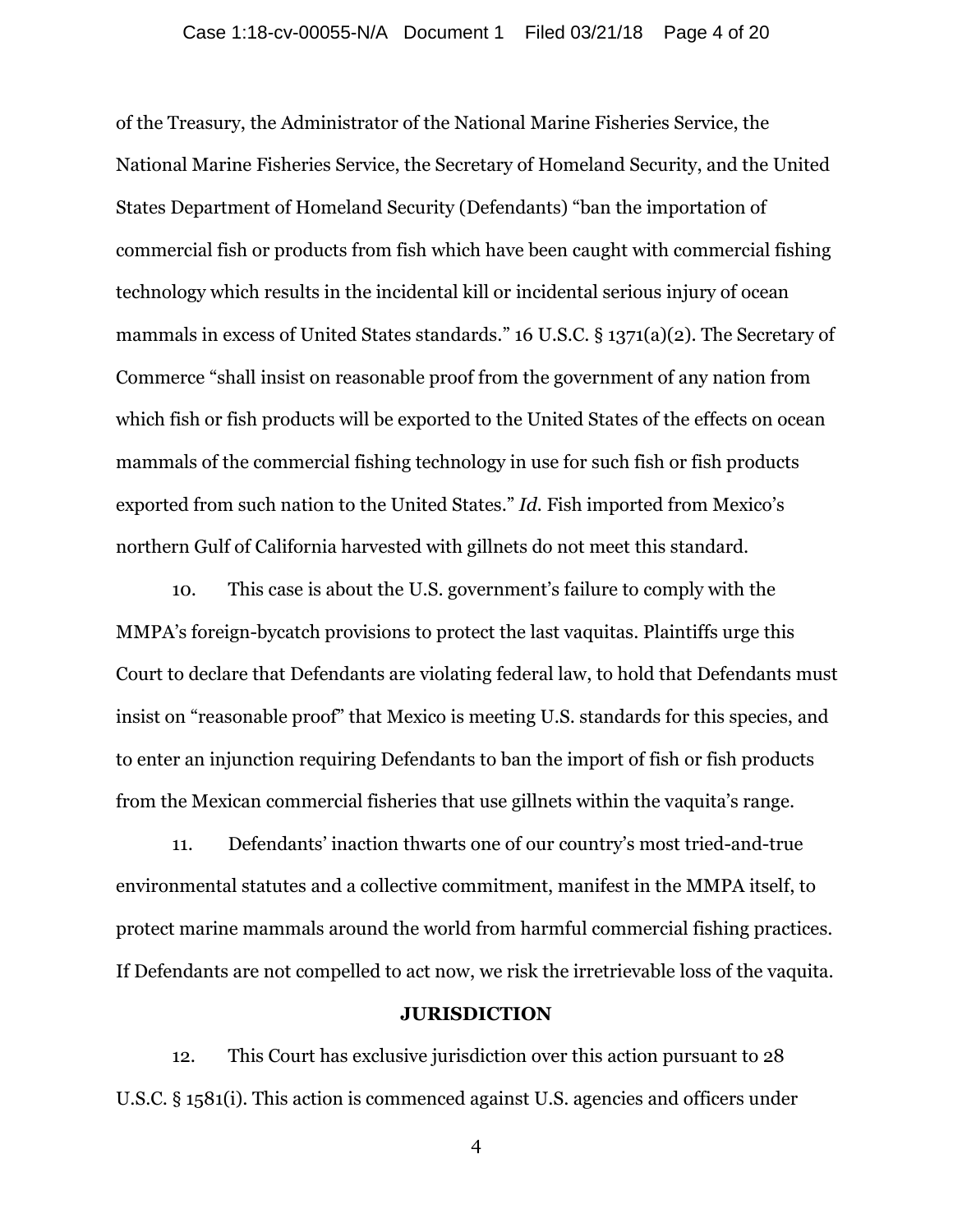section 101(a)(2) of the MMPA, which provides for an embargo on certain fish and fish products. *See* 16 U.S.C. § 1371(a)(2) ("The Secretary of the Treasury shall ban the importation of commercial fish or products from fish which have been caught with commercial fishing technology which results in the incidental kill or incidental serious injury of ocean mammals in excess of United States standards.").

13. This Court may grant the relief requested pursuant to section 101(a)(2) of the MMPA, 16 U.S.C.  $\S 1371(a)(2)$ , the Administrative Procedure Act, 5 U.S.C.  $\S 706(1)$ , and the Declaratory Judgment Act, 28 U.S.C. §§ 2201-2202.

## **PARTIES**

14. Plaintiff Natural Resources Defense Council, Inc. (NRDC) is a national environmental-advocacy group organized as a New York not-for-profit membership corporation with more than four hundred thousand members nationwide. Through its Marine Mammal Protection Project, NRDC has worked for more than twenty years to implement and enforce the MMPA and to protect marine mammals in the United States and around the world. NRDC advocates, litigates, participates in teams mandated by the MMPA, and helps develop policy to reduce marine mammal mortality and serious injury from commercial fisheries.

15. NRDC members regularly travel to northern Baja, particularly San Felipe and the northern Gulf of California coastline, where they delight in knowing vaquita reside. They plan to continue visiting the region and hope to observe vaquita in the future. NRDC members derive recreational, conservation, aesthetic, and other benefits from vaquita in the wild. These interests have been, currently are, and will continue to be directly, adversely, and irreparably affected by Defendants' violations of the law.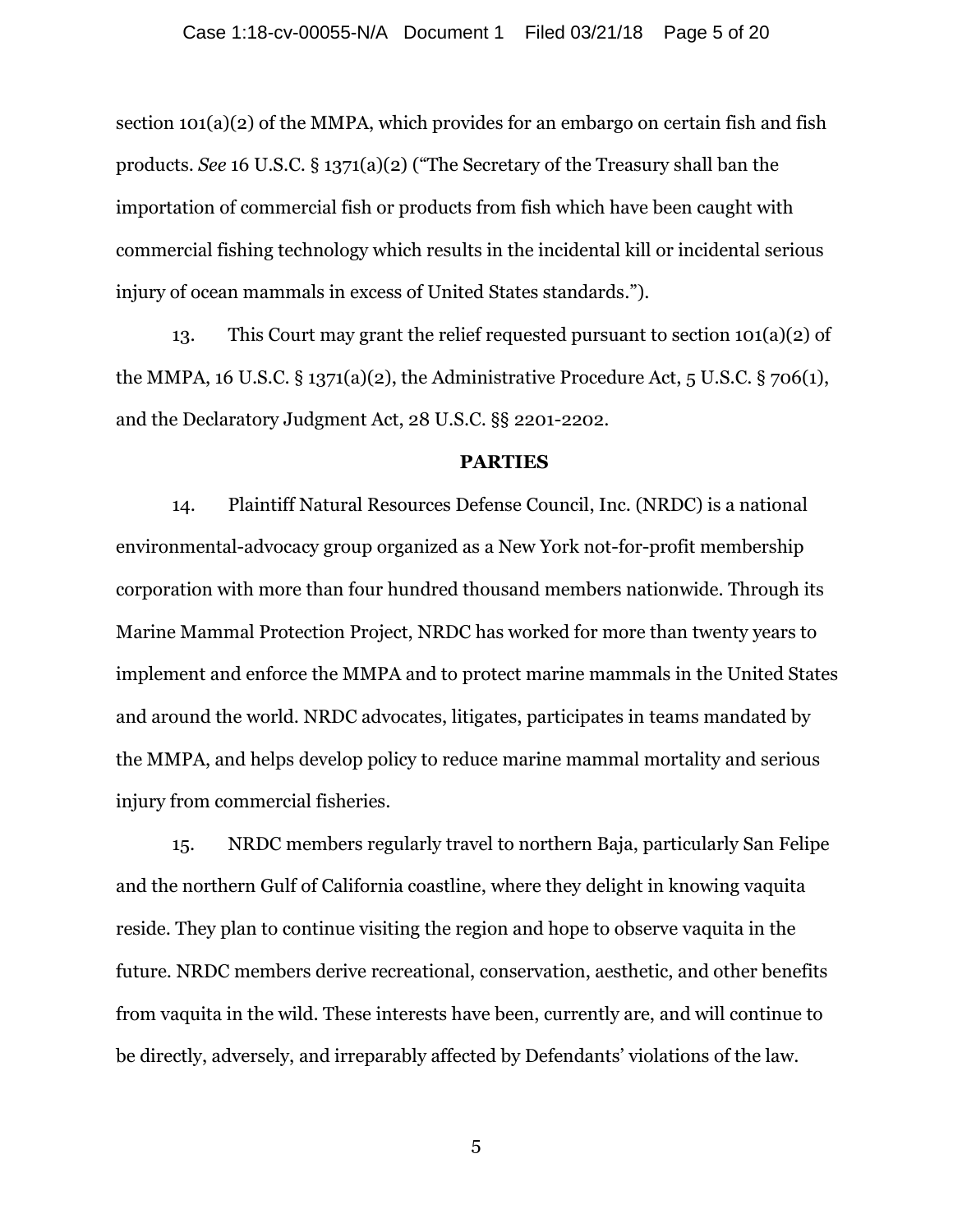### Case 1:18-cv-00055-N/A Document 1 Filed 03/21/18 Page 6 of 20

16. Plaintiff Center for Biological Diversity (the Center) is a  $501(c)(3)$ nonprofit corporation incorporated in the State of California with over 63,000 active members. The Center maintains offices across the country and in Baja California Sur, Mexico. The Center works through science and environmental law to advocate for the protection of endangered, threatened, and rare species and their habitats, both in the United States and abroad. Through its Oceans and International Programs, the Center has worked for years to protect marine mammals in the United States and abroad that are threatened by unsustainable or harmful fishing practices, including through advocacy, litigation, and participation as appointed members of five MMPA-mandated domestic teams that work to reduce marine mammal mortality and serious injury from commercial fisheries to a level approaching zero.

17. The Center and its members have a strong interest in protecting vaquita and ensuring that fish caught or sold in the United States are harvested in a manner that does not harm vaquita. The Center's members have visited and have specific plans to return to the northern Gulf of California to study, advocate for, visit in its natural habitat, and try to observe and photograph the vaquita.

18. Plaintiff Animal Welfare Institute (AWI) is an international nonprofit animal-advocacy organization with its principal place of business in Washington, D.C. AWI has more than 20,000 members worldwide, including members in Mexico and the southwest United States who reside in areas near the Gulf of California and the Colorado River Delta Biosphere Reserve, the principal habitat of the vaquita. Since its founding in 1951, AWI's mission has been to end human-inflicted animal suffering and exploitation by vigorously defending animals' interests through the law. AWI promotes increased protections of marine mammals from unsustainable fishing practices around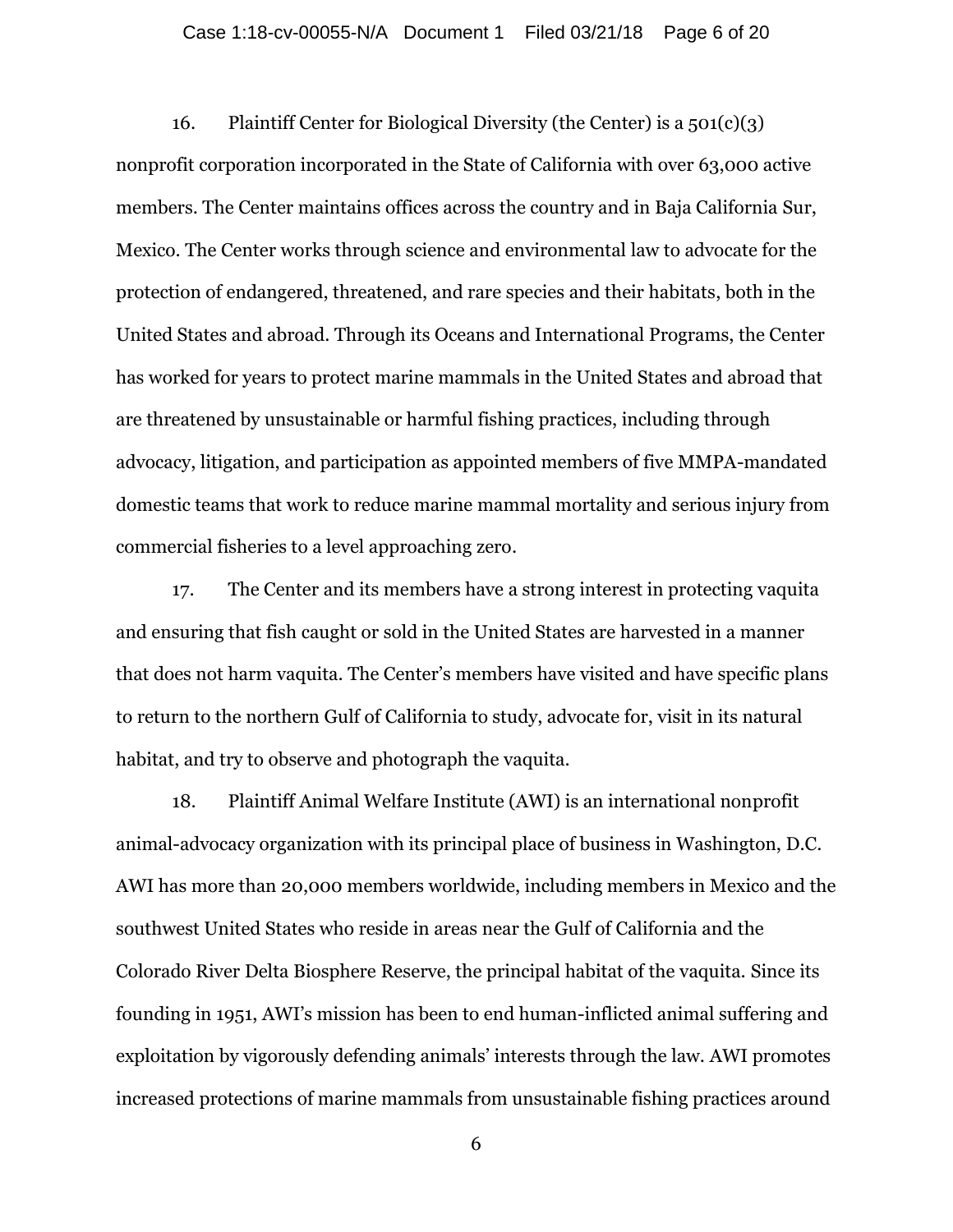the globe, especially those practices that cause death due to entanglement in fishing gear.

19. AWI members strongly desire increased protections for the vaquita and its habitat in order to increase the likelihood of species recovery. AWI members purchase and consume or seek to purchase and consume fish caught with minimal impacts to marine mammals. AWI members regularly travel to the northern Gulf of California and the Colorado River Delta Biosphere Reserve where they delight in the continued existence of vaquita, advocate for vaquita, and have specific plans to return in hopes of observing vaquita.

20. Plaintiffs and their members derive professional, scientific, educational, recreational, conservational, aesthetic, and other benefits from the existence of the vaquita in the wild. Defendants' collective failure to comply with the MMPA, and the resulting harm to the vaquita population, directly and irreparably harms these interests.

21. Plaintiffs' injuries will be redressed by the relief they request.

22. Defendant Wilbur Ross is the Secretary of Commerce and directs all business of the United States Department of Commerce (Commerce). Commerce oversees the National Marine Fisheries Service's compliance with the MMPA and is responsible for implementing the MMPA, including portions of section 101(a)(2). Therefore, Commerce and Secretary Ross in his official capacity are responsible for violations alleged in this complaint.

23. Defendant Chris Oliver is the Assistant Administrator of the National Oceanic and Atmospheric Administration's National Marine Fisheries Service (NOAA Fisheries). Commerce has delegated responsibility for implementing the MMPA to NOAA Fisheries, including implementation of section 101(a)(2). Therefore, NOAA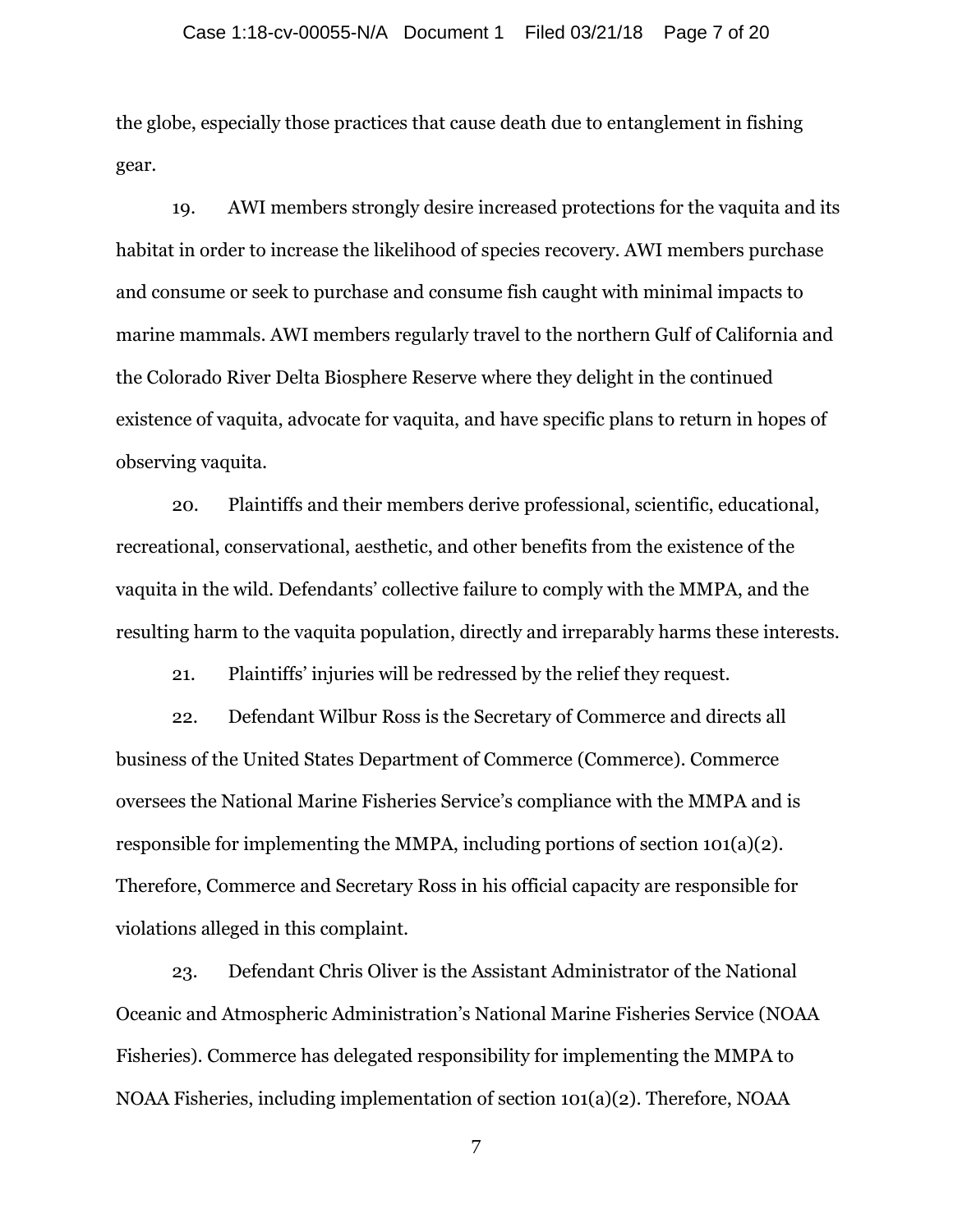#### Case 1:18-cv-00055-N/A Document 1 Filed 03/21/18 Page 8 of 20

Fisheries and Assistant Administrator Oliver in his official capacity are responsible for violations alleged in this complaint.

24. Defendant Steven Mnuchin is the Secretary of the Treasury and directs all business of the United States Department of the Treasury (Treasury). Section 101(a)(2) of the Act directs Treasury to ban the importation of commercial fish and fish products that do not meet U.S. standards for protection of marine mammals. Therefore, Treasury and Secretary Mnuchin in his official capacity are responsible for violations alleged in this complaint.

25. Defendant Kirstjen Nielsen is the Secretary of Homeland Security. In this capacity, she directs all business of the United States Department of Homeland Security (Homeland Security). Treasury has partially delegated its authority related to trade bans to Homeland Security, pursuant to the Homeland Security Act. 6 U.S.C. § 203(1); 6 U.S.C. § 212(a)(1); 68 Fed. Reg. 28,322 (May 23, 2003). Therefore, Homeland Security and Secretary Nielsen in her official capacity are responsible for violations alleged in this complaint.

### **LEGAL BACKGROUND**

26. The Marine Mammal Protection Act was enacted by Congress more than forty-five years ago to protect and restore marine mammal species that "are, or may be, in danger of extinction or depletion as a result of man's activities." 16 U.S.C. § 1361(1). In passing the MMPA, Congress recognized that "marine mammals have proven themselves to be resources of great international significance, esthetic and recreational as well as economic," and found "that they should be protected and encouraged to develop to the greatest extent feasible commensurate with sound policies of resource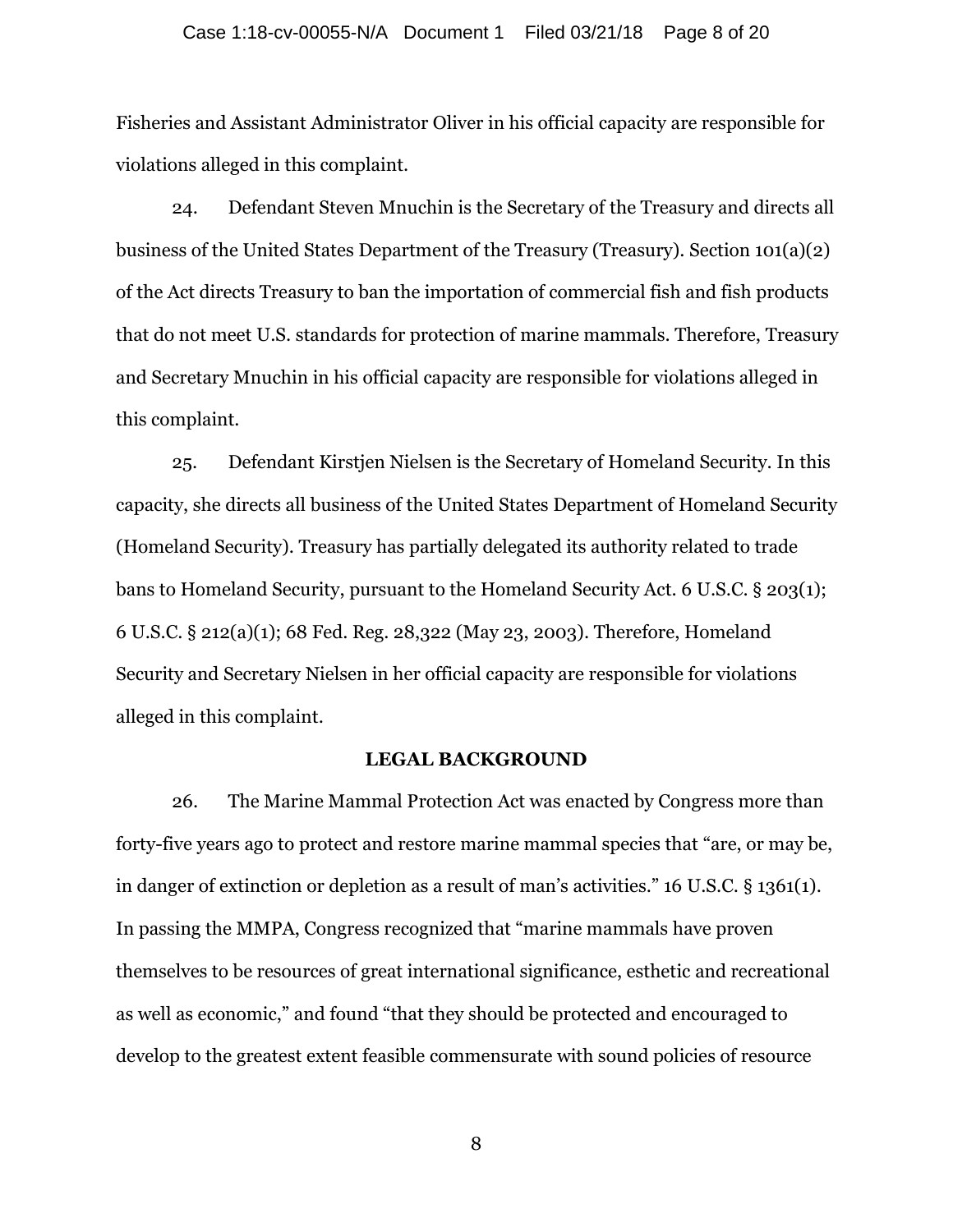management." *Id.* § 1361(6). Not a single marine mammal has gone extinct in U.S. waters since the MMPA was enacted.

27. Public outcry over bycatch of dolphins and porpoises in commercial fishing gear was a major driving force behind the enactment of the MMPA. In response, Congress prescribed an overarching "immediate goal that the incidental kill or incidental serious injury of marine mammals permitted in the course of commercial fishing operations be reduced to insignificant levels approaching a zero mortality and serious injury rate." *Id.* § 1371(a)(2); *see also id.* § 1387(b) ("[T]he Secretary shall review the progress of all commercial fisheries" toward the "[z]ero mortality rate goal" and "take appropriate action.").

28. To achieve this goal, the MMPA contains specific standards for tracking, assessing, and limiting marine mammal bycatch. *See, e.g.*, *id.* §§ 1386-1387.

> a. Stock Assessments: The MMPA requires NOAA Fisheries to prepare a "stock assessment" for each marine mammal population in U.S. waters, which includes, among other requirements, a report of the population's abundance, the current population trend, the fisheries that interact with the population, the level of "mortality and serious injury" caused by those fisheries each year, and whether the mortality from commercial fisheries is "insignificant and is approaching a zero mortality and serious injury rate." *Id.* § 1386(a).

b. Potential Biological Removal: The MMPA requires the calculation of the "potential biological removal" (PBR) level for each marine mammal population. *Id*. PBR is the "maximum number of animals, not including natural mortalities, that may be removed from a marine mammal stock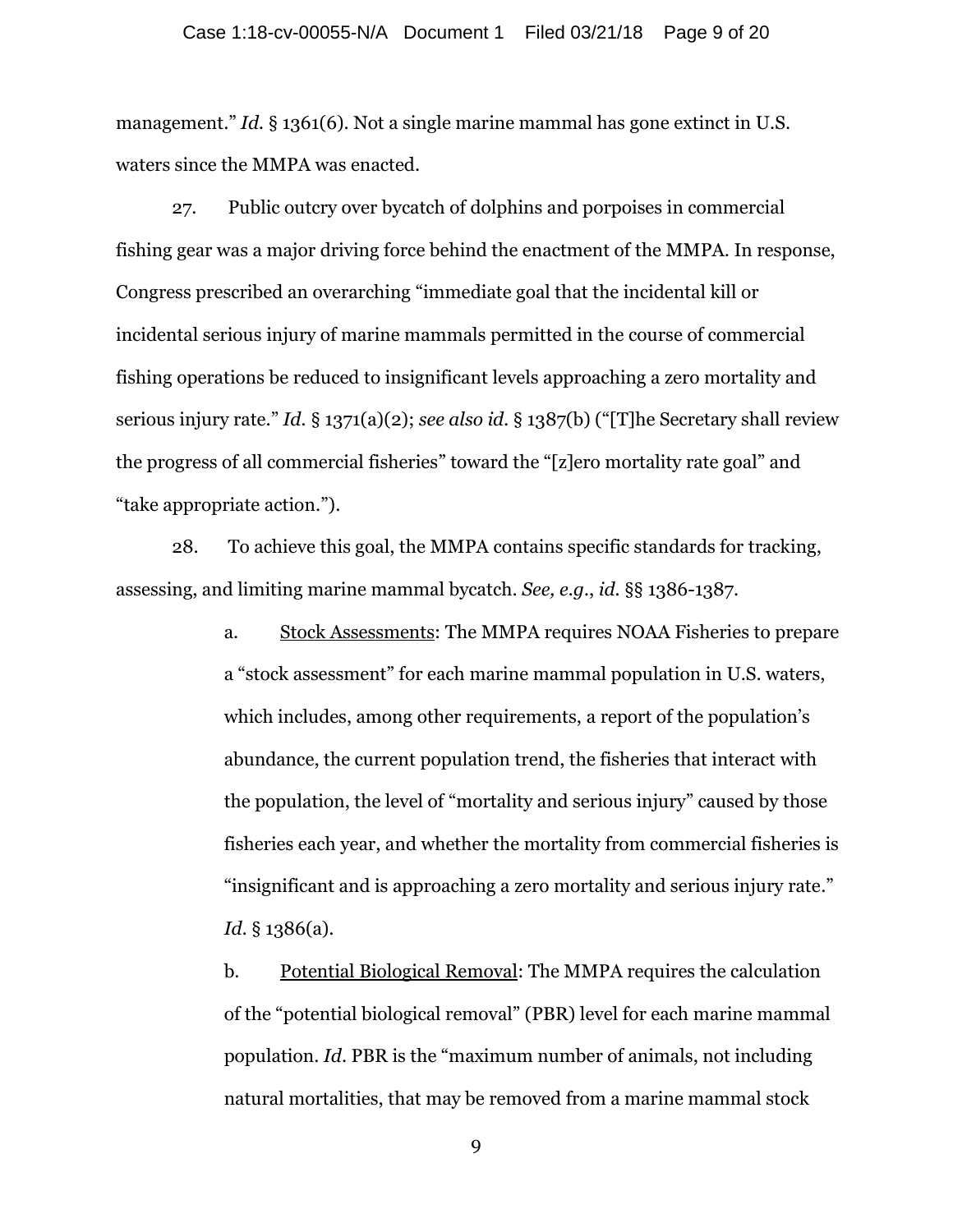while allowing that stock to reach or maintain its optimum sustainable population." *Id.* § 1362(20). The statute provides a specific formula for calculating PBR. *Id.*

c. Take Reduction Plan: If a commercial fishery is incidentally killing a marine mammal population at or above the PBR, or that species is listed (or likely to be listed) as threatened or endangered, the MMPA requires the development and implementation of a "take reduction plan." The plan's immediate goal shall be to reduce fishery-related mortality and serious injury below the PBR within six months, and the long-term goal shall be to reduce bycatch levels to "insignificant levels approaching a zero mortality and serious injury rate" within five years. *Id.* § 1387(f).

d. Monitor and Estimate Bycatch Provision: The MMPA also requires "a program to monitor incidental mortality and serious injury of marine mammals during the course of commercial fishing operations" in order to "obtain statistically reliable estimates" of bycatch. *Id.* § 1387(d). This may be achieved by placing human observers onboard fishing vessels. *Id.*

29. The MMPA standards apply not only to domestic commercial fisheries, but also to foreign fisheries that export their products to the United States. *Id.*  $§ 1371(a)(2).$ 

30. The MMPA requires that "[t]he Secretary of the Treasury *shall* ban the importation of commercial fish or products from fish which have been caught with commercial fishing technology which results in the incidental kill or incidental serious injury of ocean mammals in excess of United States standards." *Id.* (emphasis added).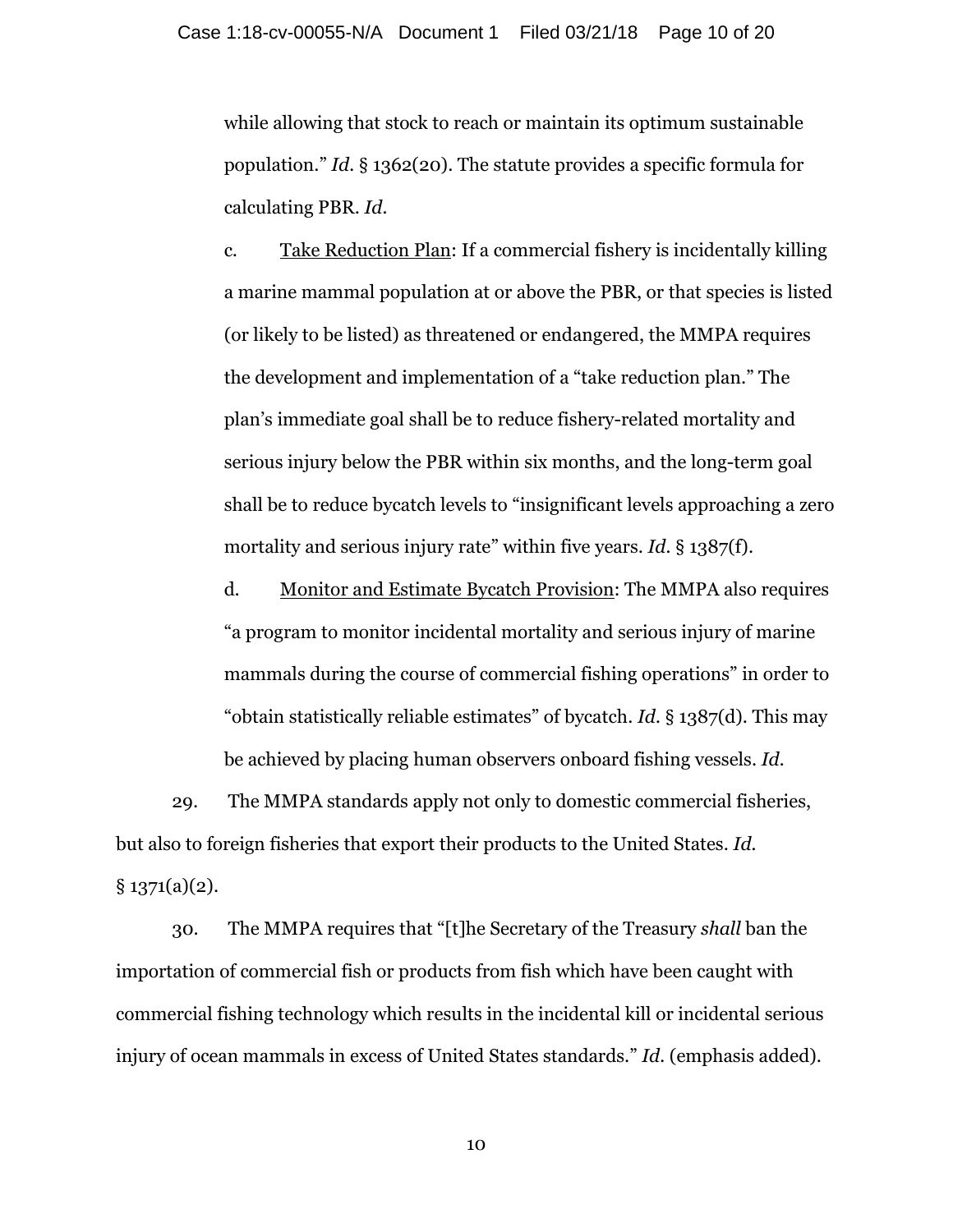#### Case 1:18-cv-00055-N/A Document 1 Filed 03/21/18 Page 11 of 20

31. In order to ensure compliance with this mandate, the "Secretary [of Commerce] *shall* insist on reasonable proof from the government of any nation from which fish or fish products will be exported to the United States of the effects on ocean mammals of the commercial fishing technology in use for such fish or fish products exported from such nation to the United States . . . ." *Id.* (emphasis added).

32. Until recently, the MMPA's foreign-fisheries provisions have—with a single exception for dolphins caught in yellowfin tuna nets—never been implemented or enforced. In August 2016, in response to a petition for rulemaking by Plaintiff the Center, NOAA Fisheries promulgated regulations to guide implementation of section 101(a)(2) of the MMPA. *See* 50 C.F.R. § 216.24; 81 Fed. Reg. 54,390 (Aug. 15, 2016) (the MMPA Imports Rule). The MMPA Imports Rule grants some foreign commercial fisheries a five-year phase-in period for meeting regulatory requirements. 50 C.F.R. §§ 216.3, 216.24(h)(2)(ii). However, in passing the MMPA Imports Rule, NOAA Fisheries recognized the need to demand immediate adherence to the MMPA, for example, in the case of a "very small" marine mammal population like the vaquita "where any incidental mortality could result in increased risk of extinction" and a fishery is "having or likely to have an immediate and significant adverse impact on a marine mammal stock." 81 Fed. Reg. at 54,395.

33. The MMPA also established the Marine Mammal Commission as an independent U.S. agency. 16 U.S.C. § 1401(a). Among other duties, the Commission is directed to "recommend to the Secretary [of Commerce] and to other Federal officials such steps as it deems necessary or desirable for the protection and conservation of marine mammals." *Id.* § 1402(a)(4). The MMPA requires that any deviation from such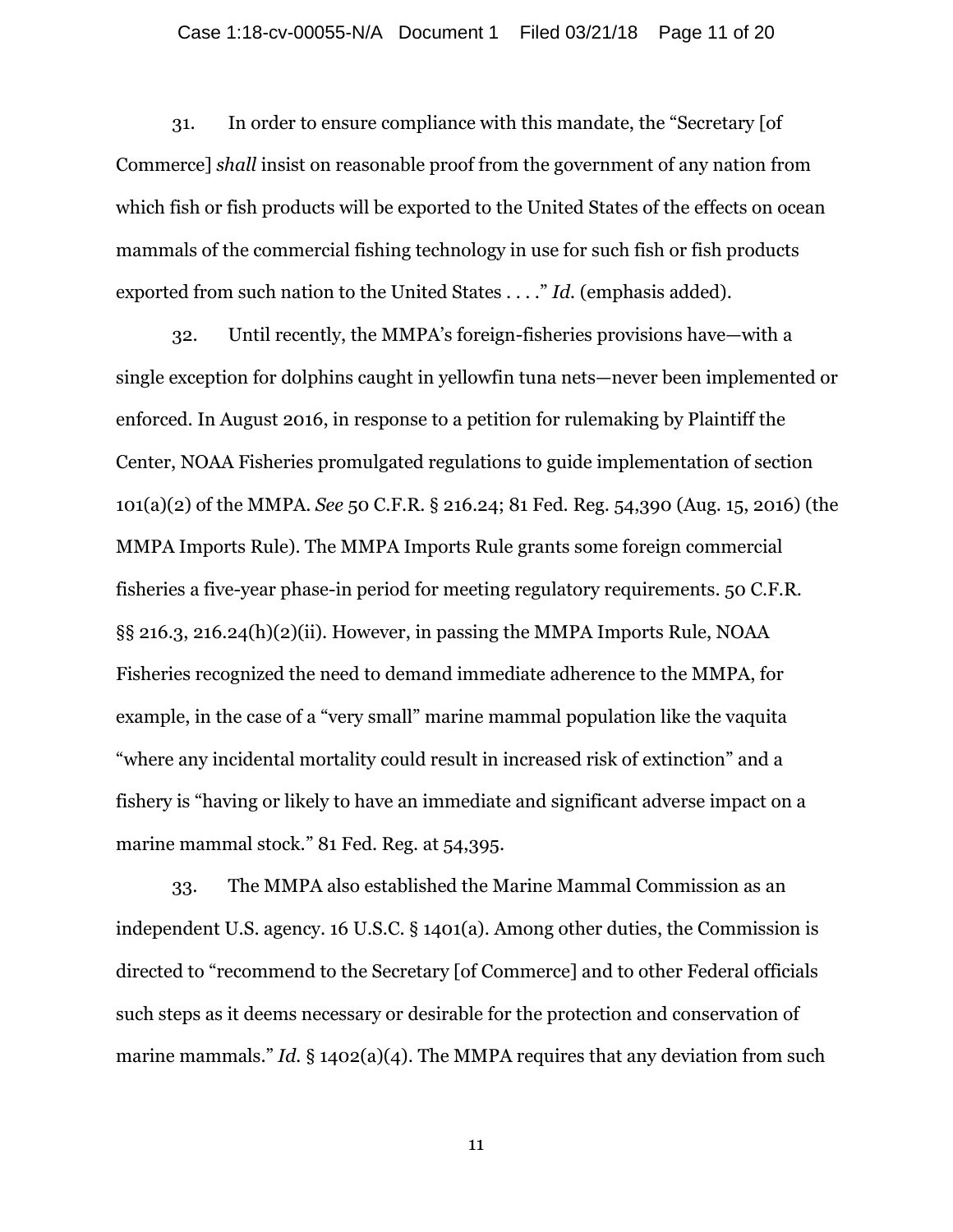recommendations be explained in detail, a level of deference unprecedented for an advisory panel at the time that the MMPA was adopted. *See id.* § 1402(d).

### **FACTUAL BACKGROUND**

34. The vaquita is the world's smallest porpoise and its most endangered. The species has an annual decline rate of almost 50 percent and, if current commercial gillnet-fishing practices continue in its habitat, experts predict that the vaquita will be extinct by 2021.

35. The vaquita is found only in the northern Gulf of California, Mexico. Its range is approximately 4,000 square kilometers in size, or about the area of Long Island—the smallest range of any whale, dolphin, or porpoise.

36. While the vaquita has been on the planet for millions of years, scientists first characterized and categorized it in 1958. In 1997, the first survey of the population's abundance estimated a total of 567 individual animals. The species began a precipitous decline sometime in the 1990s, and that decline has been directly attributed to the use of gillnet fishing gear inside its range.

37. In response to calls for the vaquita's conservation, in 1996, the Mexican government created the Comité Internacional para la Recuperación de la Vaquita (International Committee for the Recovery of the Vaquita, or CIRVA), a group of the world's preeminent vaquita experts. CIRVA meets regularly to take stock of the species and to make science-based recommendations to save the vaquita. CIRVA's findings and recommendations are published in a meeting report. Numerous U.S. government employees, including staff from NOAA Fisheries, have both served on and advised CIRVA over the last 20 years.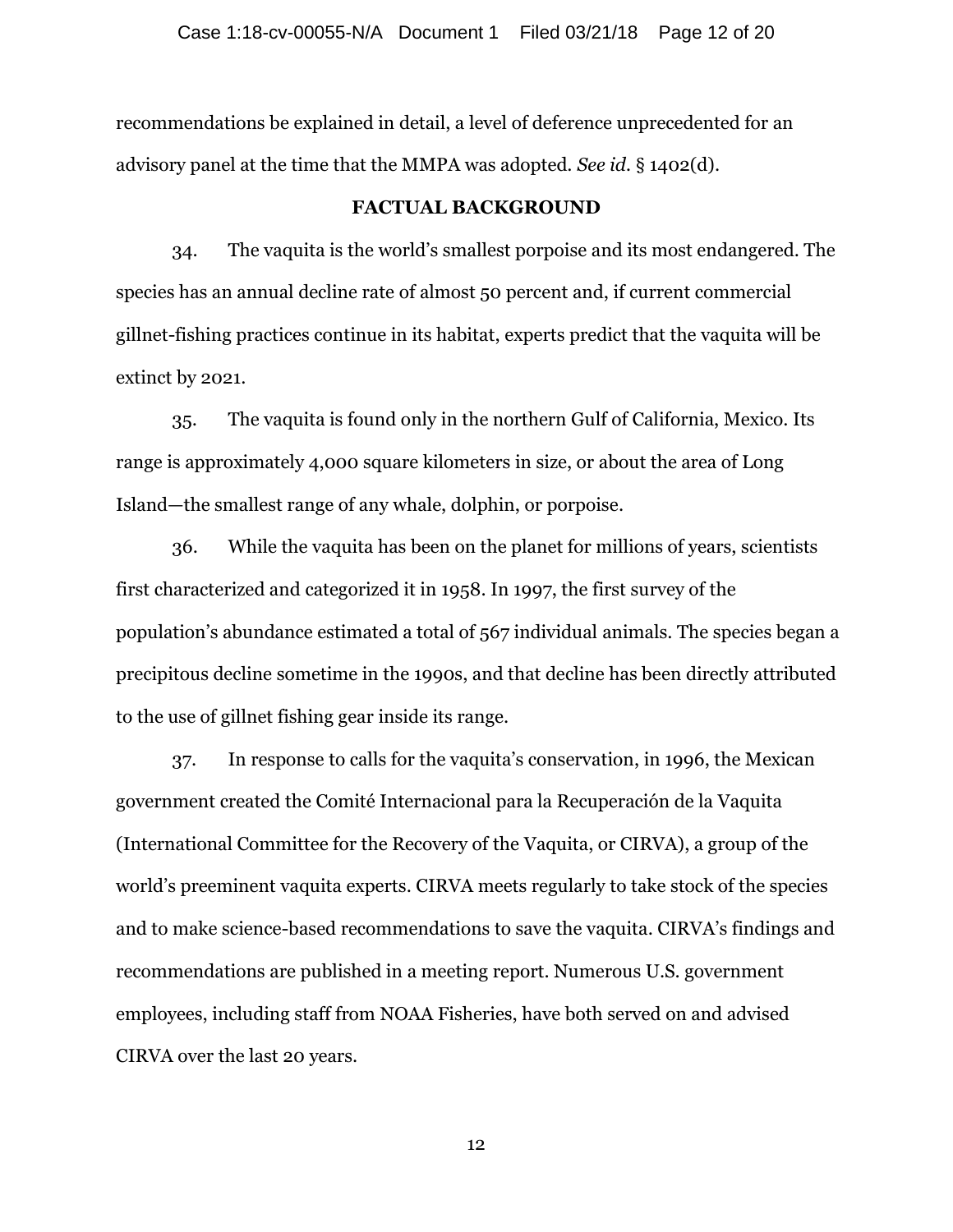### Case 1:18-cv-00055-N/A Document 1 Filed 03/21/18 Page 13 of 20

38. In its eighth meeting report, published in February 2017, CIRVA estimated that between 2011 and 2016, the vaquita suffered an average annual rate of decline of 39 percent, "corresponding to a population decline of 90% over this five-year period." The annual decline rate increased to 49 percent in 2015 and 2016. CIRVA estimated that there are fewer than 30 vaquita remaining and that at the current rate of gillnet mortality, the vaquita will be extinct in just a few years.

39. The vaquita's decline is attributable to historic and ongoing bycatch in gillnets used in a select group of Mexican fisheries. A gillnet is a wall of netting that fishermen hang vertically in the water column to catch target species. Gillnets come in various mesh sizes, and fishermen use them actively or set them with weights and buoys for later retrieval. Gillnets are notorious for catching and killing non-target species, including porpoises, dolphins, sea turtles, and even birds.

40. CIRVA has repeatedly recommended that the Mexican government implement a permanent ban on all gillnets throughout the entire range of the vaquita.

41. CIRVA has also recommended that the sale or possession of gillnets on land and at sea be made illegal within and adjacent to the vaquita's range. CIRVA has called for more effective enforcement by the Mexican government of existing fisheries regulations, including faster response times to reports of illegal fishing, increased penalties, and stronger prosecution efforts. CIRVA has also identified a need to improve the program to remove lost or abandoned gillnets inside the vaquita's range and recommended swifter development and implementation of viable alternative fishing methods to ensure gillnet-free fisheries in the northern Gulf of California.

42. The Mexican government declared a temporary ban on some gillnet use within the vaquita's range in 2015 and made that partial ban permanent in 2017. The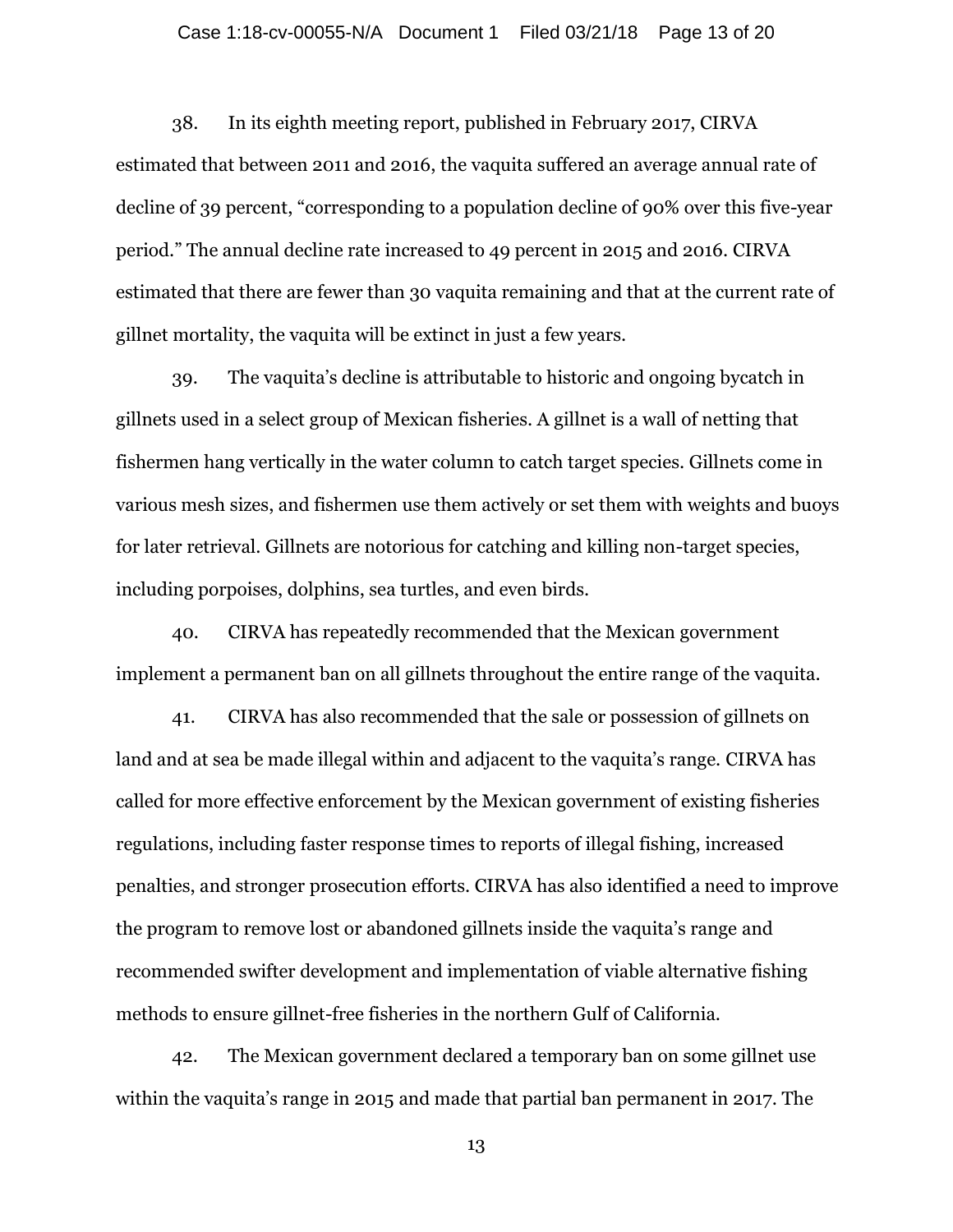#### Case 1:18-cv-00055-N/A Document 1 Filed 03/21/18 Page 14 of 20

partial ban, however, suffers from serious flaws. First, it exempts the curvina and sierra gillnet fisheries. NOAA Fisheries, CIRVA, and scientific experts who study vaquita agree that the use of gillnets by any fishery in the vaquita's range is incompatible with the survival of the species. The sierra fishery has been a documented source of vaquita bycatch. The curvina fishery is particularly problematic because it overlaps spatially with the vaquita's range, making the risk of bycatch "more than remote," by NOAA Fisheries' own assessment. The curvina fishery also overlaps spatially and temporally with the totoaba season and, therefore, is likely to hamper enforcement and facilitate the illegal fishing of totoaba.

43. Fishing for totoaba is widely recognized to be one of the serious drivers of vaquita decline. The totoaba is a large fish that is also unique to the northern Gulf of California and highly endangered. The Mexican government banned fishing for totoaba in the 1970s; however, because of high demand for the fish's swim bladder, poachers continue to illegally hunt for the fish. The preferred method to catch totoaba is with gillnets.

44. The curvina and totoaba fisheries peak in their levels of activity in March and April, and this has corresponded with a spike in vaquita drownings. For example, scientists attributed three vaquita deaths in March 2016 to gillnet entanglement.

45. The Mexican government also lacks the resources necessary to enforce the partial ban of gillnets. As a result, illegal fishing continues in the area, as does the unprecedented decline of the vaquita population. In its most recent report of February 2018, CIRVA documented the findings of a multi-institutional program to find and remove illegal and abandoned fishing gear in the vaquita's range. In 166 days of field work, 518 pieces of illegal or abandoned fishing gear were retrieved, and 220 of these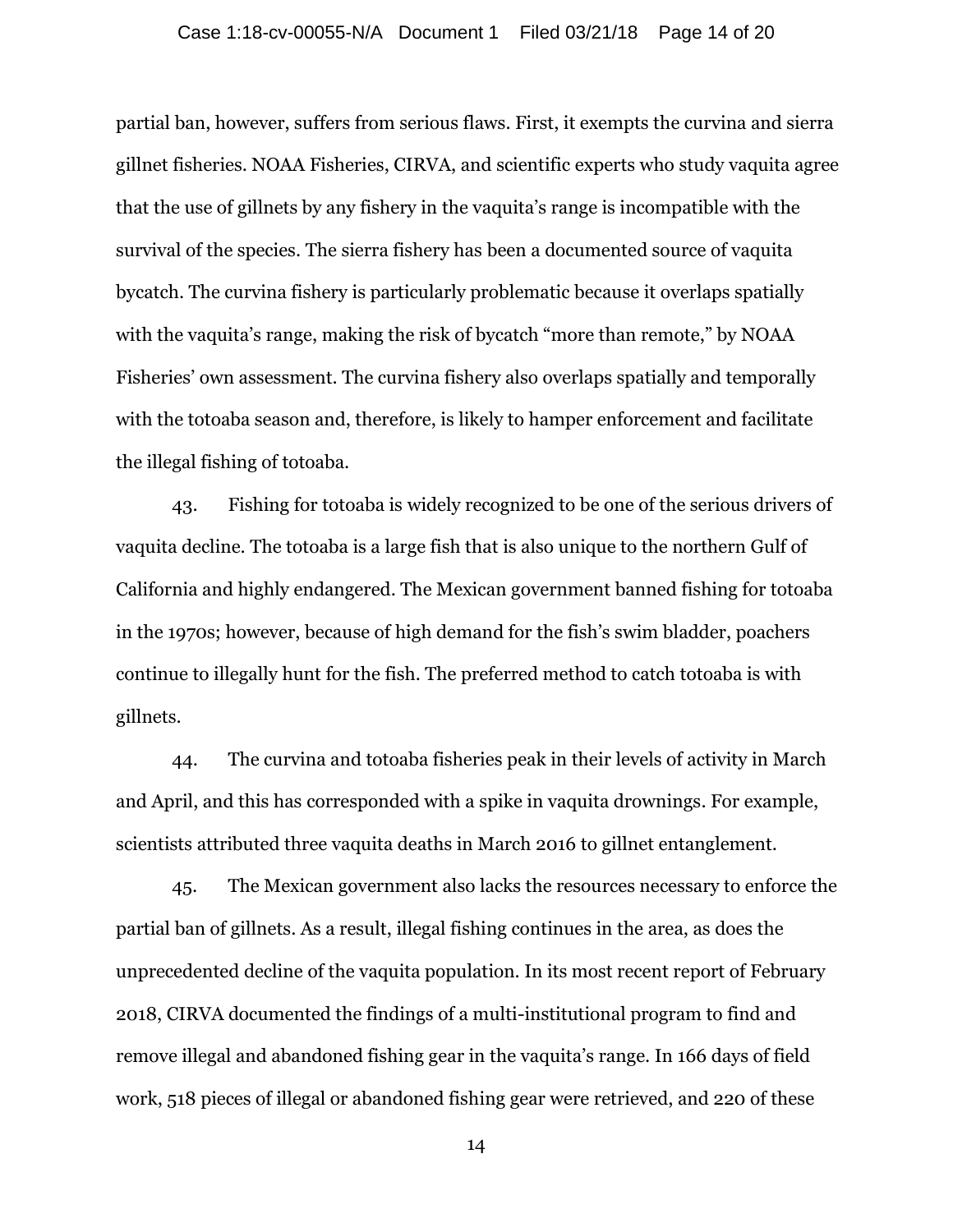#### Case 1:18-cv-00055-N/A Document 1 Filed 03/21/18 Page 15 of 20

were active fishing gear inside the vaquita's range. CIRVA concluded that illegal fishing activities, particularly the setting of large-mesh gillnets, "continue at alarming levels within the range of the vaquita."

46. On June 30, 2017, the Mexican government announced a permanent ban on most gillnet fishing in the vaquita's habitat, prohibited some night-time vessel activity, established a series of designated landing sites for boats, and required the use of tracking devices on small fishing boats. However, the new regulation continues to suffer from obvious shortfalls. Paramount among those is the fact that the government exempted fishing for curvina and sierra in the vaquita's range from the gillnet ban.

47. The Marine Mammal Commission has recommended that Defendants ban, on an emergency basis, the import of gillnet-caught seafood from the vaquita's habitat.

48. On March 1, 2017, the Marine Mammal Commission submitted a letter to NOAA Fisheries stating that "[t]he gillnet fisheries of the upper Gulf of California . . . continue to cause high levels of bycatch mortality for the vaquita." The Commission concluded that "[w]e currently have sufficient information to indicate that all gillnet fisheries that incidentally catch vaquita are employing a fishing technology that kills . . . marine mammals in excess of U.S. standards."

49. On September 21, 2017, the Commission submitted a second letter to NOAA Fisheries formally recommending that the agency act immediately "to ban the import into the United States of all fish and fish products from fisheries that kill . . . , or that have the potential to kill . . . vaquitas." The Commission's recommendation was based on: (1) the inadequacy of Mexico's regulatory efforts, which are unlikely "to prevent extinction, much less to provide for conservation and recovery of the species";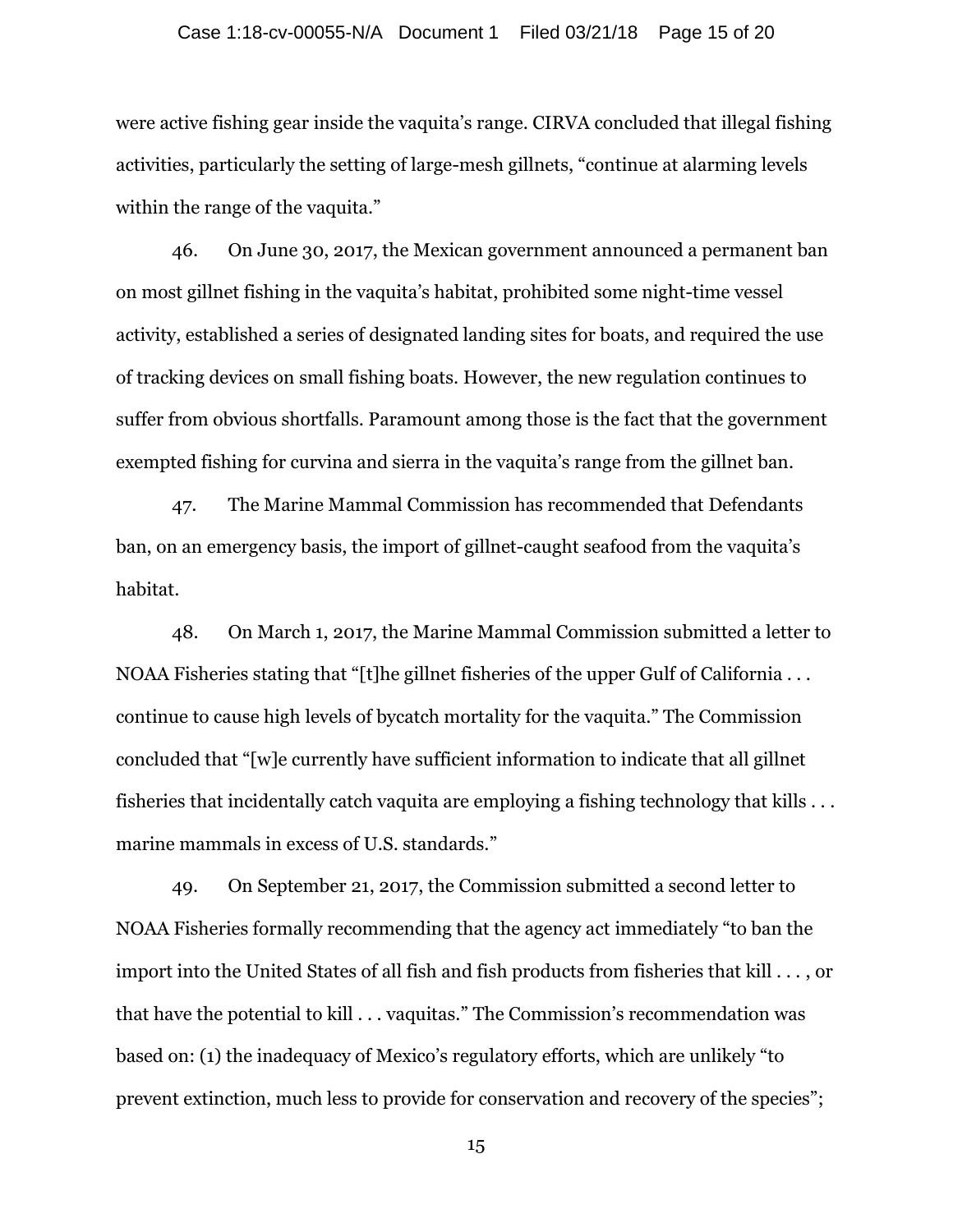(2) the fact that Mexico's regulatory program "cannot be considered comparable in effectiveness to the U.S. regulatory program"; and (3) the fact that "there can be no question that [northern Gulf commercial] fisheries are having an immediate and significant adverse impact on the vaquita."

50. The current level of mortality of vaquita in gillnets in Mexico's northern Gulf of California vastly exceeds the bycatch limit that would be allowed for U.S. fishermen under the MMPA for a critically endangered and declining marine mammal species like the vaquita (i.e., far fewer than one vaquita per year) and is undoubtedly "in excess of United States standards." 16 U.S.C. § 1371(a)(2). The Mexican government has failed to adequately assess the status of, establish an adequate bycatch reduction plan for, or monitor bycatch of the vaquita. Likewise, the Mexican government has failed to provide—and the U.S. government has failed to insist on—"reasonable proof" regarding the effects that its gillnet fisheries have on the vaquita. *Id.* § 1371(a)(2)(A).

51. For these reasons, the MMPA mandates that Defendants ban the importation of Mexican northern Gulf of California fish and fish products that legally or illegally use gillnets in the vaquita's habitat. These include fisheries targeting shrimp, curvina, chano, and sierra.

52. Most of the shrimp and a substantial portion of the curvina, chano, and sierra harvested from the northern Gulf of California are exported for sale to the United States. A ban on these imports would inflict serious economic and political pressure on Mexico to manage its northern Gulf of California fisheries in a way that meets U.S. standards and would directly benefit vaquita.

53. The failure to ban these Mexican northern Gulf of California fish and fish products risks the extinction of the vaquita and hurts U.S. fishermen who must meet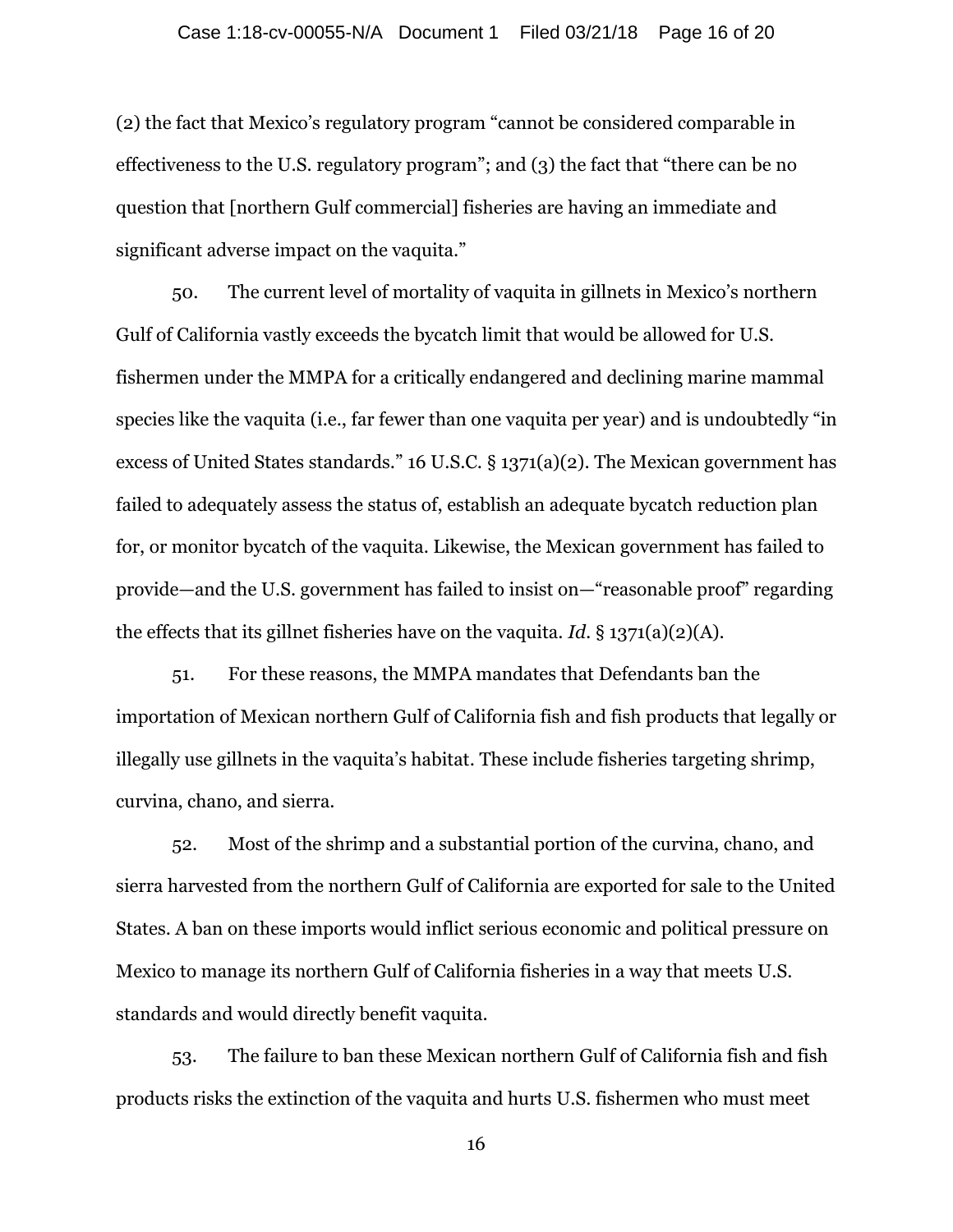### Case 1:18-cv-00055-N/A Document 1 Filed 03/21/18 Page 17 of 20

U.S. standards for marine mammal bycatch prevention and are, therefore, at a competitive disadvantage.

54. On May 18, 2017, Plaintiffs submitted an emergency petition requesting that the Secretaries of Commerce, Treasury, and Homeland Security immediately implement MMPA section 101(a)(2) and ban the import of all fish and fish products from Mexico sourced in a manner that "results in the incidental kill or incidental serious injury" of vaquita "in excess of United States standards." Specifically, Plaintiffs requested that the government ban all fish and fish products originating from the vaquita's range in the northern Gulf of California that were obtained using any kind of gillnet, the fishing gear solely responsible for the near-extinction of the vaquita.

55. NOAA Fisheries acknowledged receipt of Plaintiffs' petition by publication of notice in the Federal Register. 82 Fed. Reg. 39,732 (Aug. 22, 2017). To date, however, on information and belief, Defendants have taken no action to ban fish or fish products from the northern Gulf of California harvested with gillnets and have not received reasonable proof from the Mexican government that the Gulf of California gillnet fisheries meet U.S. standards.

### **FIRST CLAIM FOR RELIEF**

### **Failure to Ban Imports Section 101(a)(2) of the MMPA**

56. Plaintiffs reallege and incorporate by reference the allegations contained in all preceding paragraphs.

57. Section 101(a)(2) of the MMPA provides that Defendants "shall ban the importation of commercial fish or products from fish which have been caught with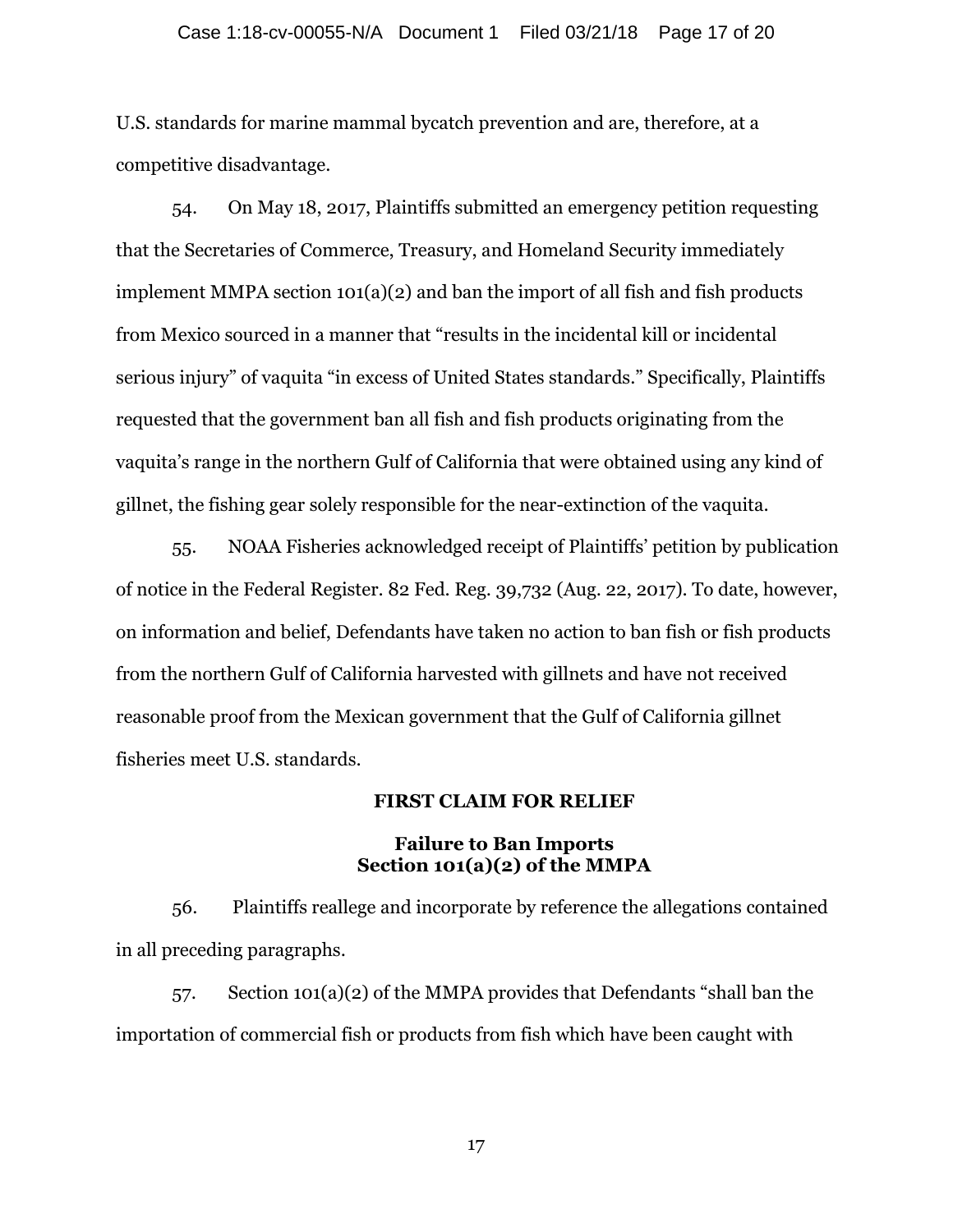commercial fishing technology which results in the incidental kill or incidental serious injury of ocean mammals in excess of United States standards." 16 U.S.C. § 1371(a)(2).

58. Despite the fact that Mexican gillnet fisheries in the northern Gulf of California export to the United States fish caught with technology that results in the incidental killing of vaquita in numbers exceeding U.S. standards, Defendants have not banned the importation of fish and fish products from those fisheries, in violation of section 101(a)(2) of the MMPA. *Id.*

59. Defendants' failure to act constitutes "agency action unlawfully withheld or unreasonably delayed," for which this Court may order relief under the Administrative Procedure Act. 5 U.S.C. § 706(1).

### **SECOND CLAIM FOR RELIEF**

# **Failure to Demand Reasonable Proof Section 101(a)(2)(A) of the MMPA**

60. Plaintiffs reallege and incorporate by reference the allegations contained in all preceding paragraphs.

61. Section 101(a)(2)(A) of the MMPA provides that Defendants "shall insist on reasonable proof from the government of any nation from which fish or fish products will be exported to the United States of the effects on ocean mammals of the commercial fishing technology in use for such fish or fish products exported from such nation to the United States" for the purposes of determining whether such technology meets U.S. standards for the protection of marine mammals. 16 U.S.C. § 1371(a)(2)(A).

62. Mexico exports fish and fish products to the United States from northern Gulf of California fisheries using gillnets, a technology that results in the incidental kill of vaquita in excess of U.S. standards.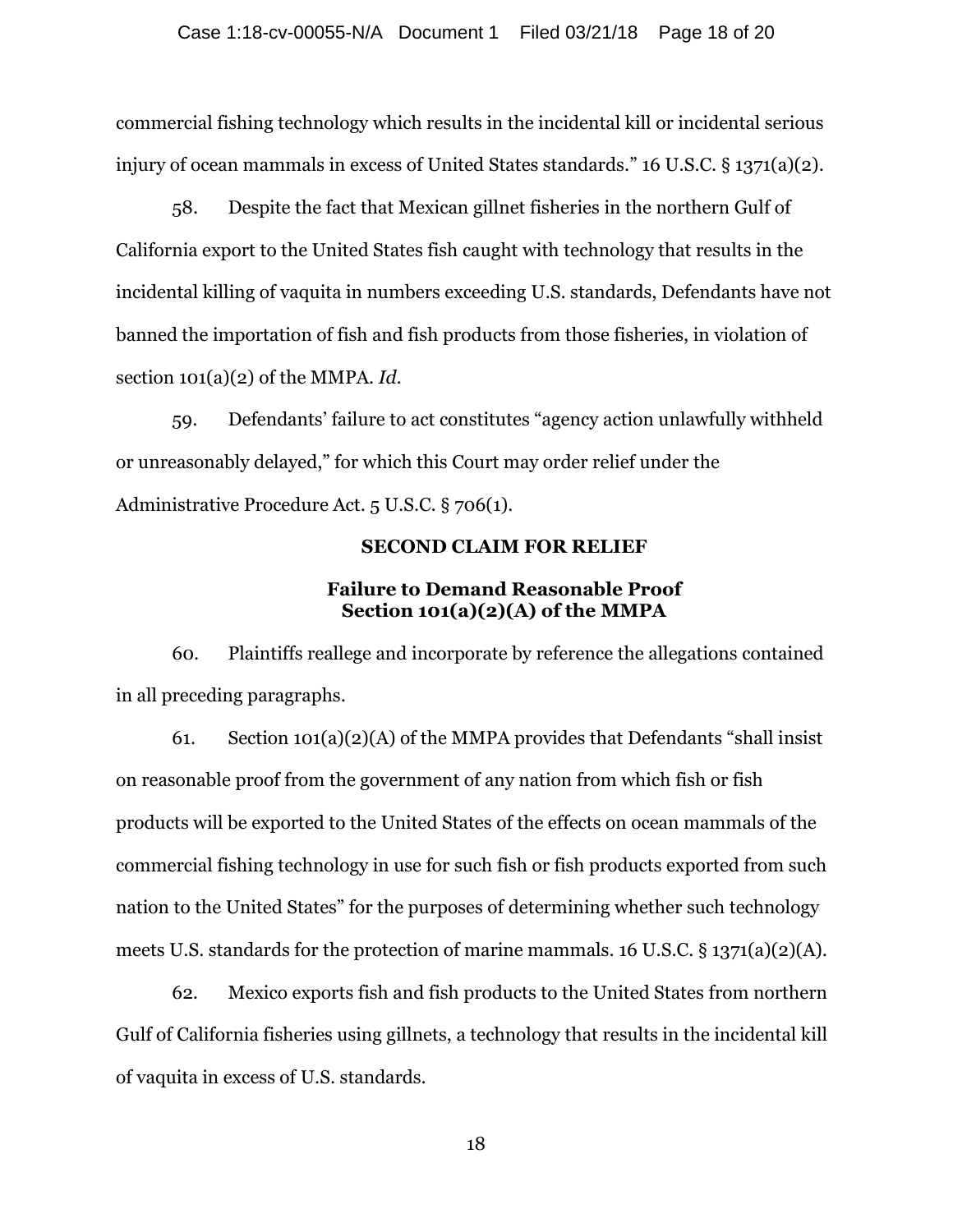63. The Mexican government has not proven that any northern Gulf of California Mexican commercial export gillnet fishery meets U.S. standards with respect to the vaquita.

64. Defendants have not insisted that the Mexican government provide reasonable proof of the effect of the use of gillnets in Mexican commercial fisheries on the vaquita or that these fisheries meet U.S. standards, in violation of section 101(a)(2)(A) of the MMPA. *Id.*

65. Defendants' failure to act constitutes "agency action unlawfully withheld or unreasonably delayed," for which this Court may order relief under the Administrative Procedure Act. 5 U.S.C. § 706(1).

## **REQUEST FOR RELIEF**

WHEREFORE, Plaintiffs respectfully request that this Court:

- 1. Declare that Defendants unlawfully withheld and unreasonably delayed the banning of fish and fish-product imports from northern Gulf of California Mexican commercial fisheries that use gillnets within the vaquita's range;
- 2. Declare that Defendants unlawfully withheld and unreasonably delayed a demand for reasonable proof of the effect on the vaquita of northern Gulf of California Mexican commercial gillnet fishing for export to the United States;
- 3. Enter an injunction requiring Defendants to ban the import of fish or fish products from any Mexican commercial fishery that uses gillnets within the vaquita's range;
- 4. Enter an injunction requiring Defendants to insist on reasonable proof from the Mexican government of the effects of the use of gillnets by northern Gulf of California fisheries on vaquita and that they meet U.S. standards;